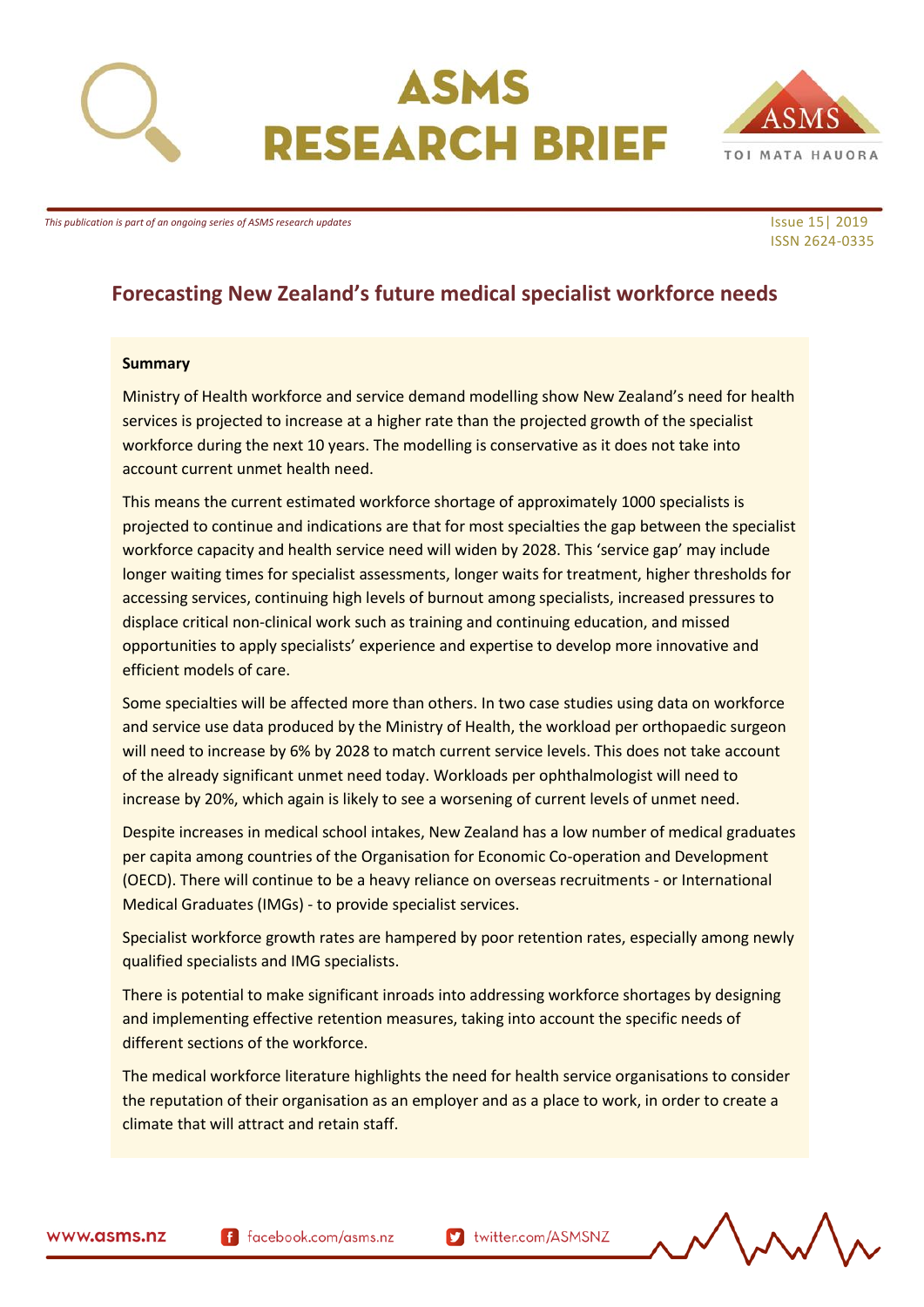### **Projected specialist workforce and health needs**

New Zealand's population is projected to increase by 11% between 2018 and 2028. However, forecasts weighted for proxies of health need (age, ethnicity and deprivation levels) show that by 2028 health needs will have increased over and above the actual population increase by the equivalent of nearly 647,000 people – an increase of 23% between 2018 and 2028 (Figure 1). That is a conservative estimate, however, as it assumes current health services are adequately meeting health needs.



Source: Ministry of Health 2019.

#### **Figure 1: Forecast New Zealand population and weighted health need**

Over the same period the Ministry of Health has projected New Zealand's medical specialist workforce (public and private) to increase by 21%, based on projections of historical trends of workforce entry and exit rates by age group, using data on vocational registrations and annual practising certificates.<sup>ii</sup>

 $\overline{\phantom{a}}$ 

i These unpublished data are used by the Ministry of Health for its Population-Based Funding Formula (PBFF), which is designed to distribute the bulk of district health board funding equitably according to estimated need.

ii Ministry of Health 2019, unpublished. Excludes primary health care practitioners – ie, general practitioners and urgent care practitioners.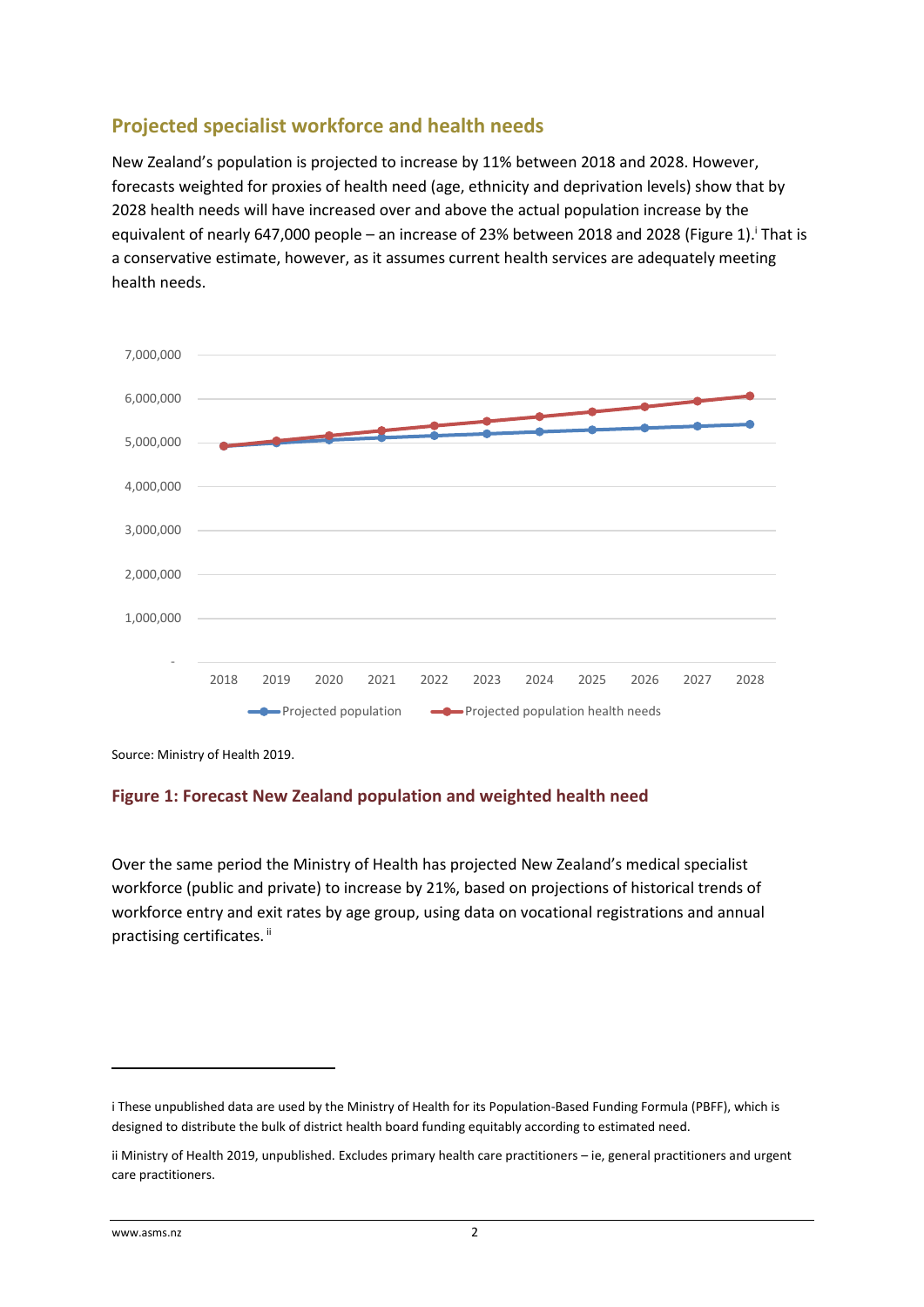Assuming DHB specialist workforce trends follow total specialist workforce trends, this means the estimated shortfall of DHB-employed specialists overall (21.8%) as at 2016 will deteriorate further by 2028 (Figure 2).<sup>12</sup> The resulting 'service gap' may include longer waiting times for specialist assessments, longer waits for treatment, higher thresholds for accessing services, continuing high levels of burnout among specialists, increased pressures to displace critical non-clinical work such as training and continuing education, and missed opportunities to apply specialists' experience and expertise to develop more innovative and efficient models of care.

Assuming the exit rate for the DHB specialist workforce is similar to that for the total specialist workforce (5%), in 2018 approximately 240 left the workforce and 380 entered it (with projections averaging just over 400 per year up until 2028). In order to address the estimated DHB workforce shortage overall by 2028, the average growth rate would need to increase to approximately 250 per year for the period 2018-2028. That would require the average workforce entries to increase to over 500 a year – about 100 more per year than current projections.



Source: Ministry of Health 2019; ASMS 2018

#### **Figure 2: Projected DHB specialists per 100,000 health-needs-weighted population**

Lack of data prevents precise estimates to be made at specialty level. However, using as broad indicators the projected growth for overall population health need (23%) and the estimated shortfall of DHB-employed specialists overall (21.8%) and assuming the proportion of private provision remains constant, the 34 specialties listed by the Ministry can be divided into three groups:

• The growth rates for six specialties - the main ones being emergency medicine, intensive care medicine and pain medicine - are projected to exceed the growth rate of overall population health need by 2028, as well as grow sufficiently to address the gap in the DHB workforce shortage estimates.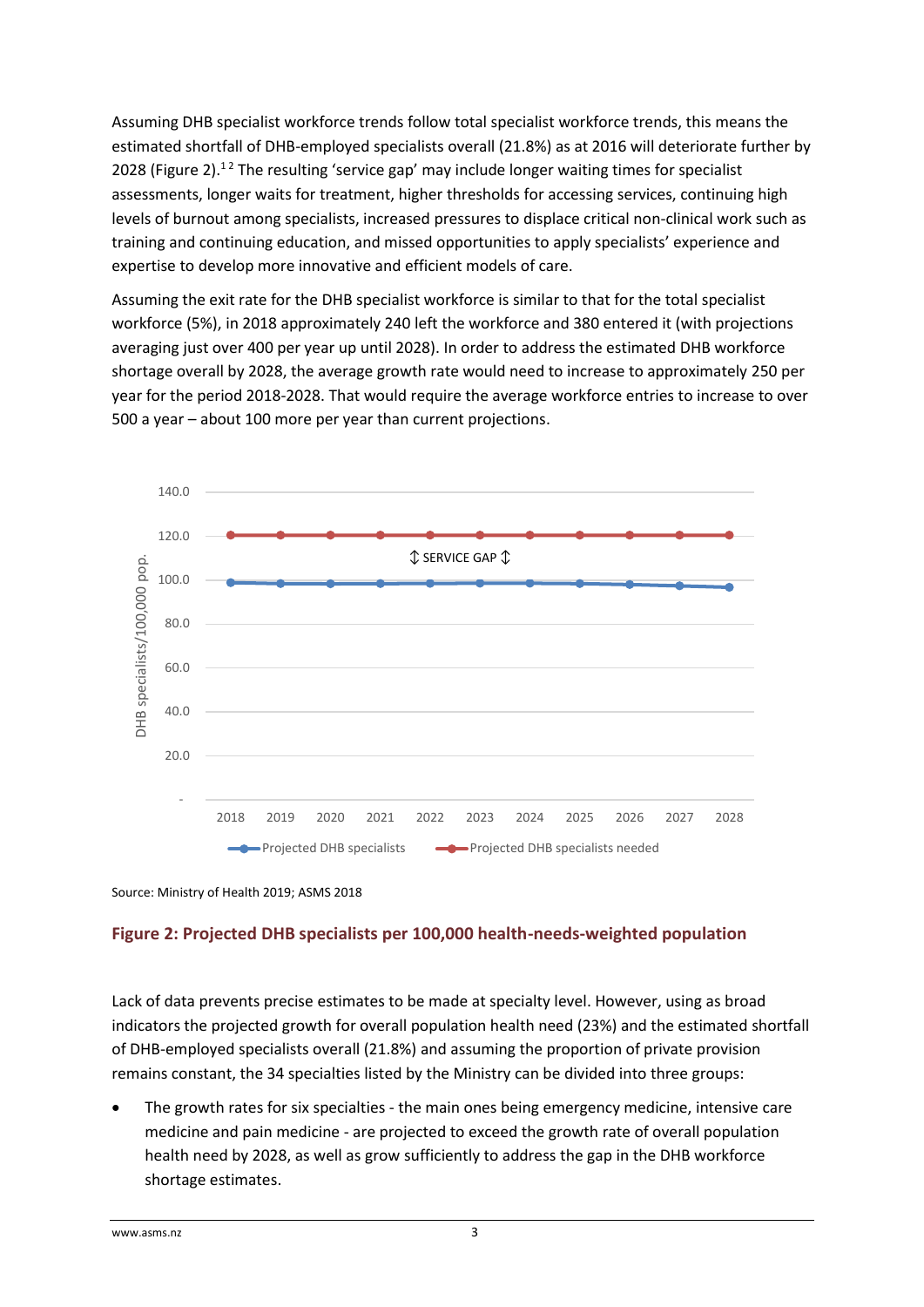- The projected growth rates of a further seven specialties, including diagnostic and interventional radiology, internal medicine, paediatrics and palliative medicine, will meet or exceed projected growth rates of overall health need levels but fall short of addressing overall workforce shortage levels.
- For 21 specialties, workforce projections fall short of addressing overall shortage levels and projected overall health needs, meaning current access to a range of services may worsen unless the trends are reversed. Of these specialties, eight (cardiothoracic surgery, radiation oncology, vascular surgery, musculoskeletal medicine, orthopaedic surgery, public health medicine, urology, and sexual health medicine) are projected to see a decrease in specialists per population.

The effects of these trends on access to services to many specialties are indicated in two examples – ophthalmology and orthopaedic surgery – for which the Ministry of Health has estimated specific projections of need,<sup>3</sup> assuming the models of care remain unchanged.

# **Ophthalmology**

In 2016 there were approximately 3 ophthalmologists per 100,000 population in New Zealand, the lowest number among nine comparable countries<sup>i</sup>, which averaged more than 5/100,000. 4567

In the year to 30 June 2018, 6266 patients referred to DHB ophthalmologists (10% of referrals) were declined a first specialist assessment (FSA), mostly owing to the DHBs' lack of capacity to provide treatment or because the patient is below the DHBs' 'clinical threshold' for acceptance. Those figures are likely to understate the extent of unmet need, however, as they do not capture all aspects of unmet need.<sup>89</sup>

This unmet need is forecast to worsen with the need for ophthalmology hospital inpatient services projected to increase by 32% between 2018 and 2028, based on current trends, complexity of procedures, and demographic changes. Over the same period, the ophthalmology workforce is forecast to grow by 11% (virtually static on a per capita basis). The Ministry's data indicates that by 2028 the inpatient workload per ophthalmologist will need to increase by 20% to match the level of service delivered in 2018 (Figure 3).

**.** 

<sup>i</sup> Australia, Canada, France, Germany, Netherlands, NZ, Norway, Sweden, UK.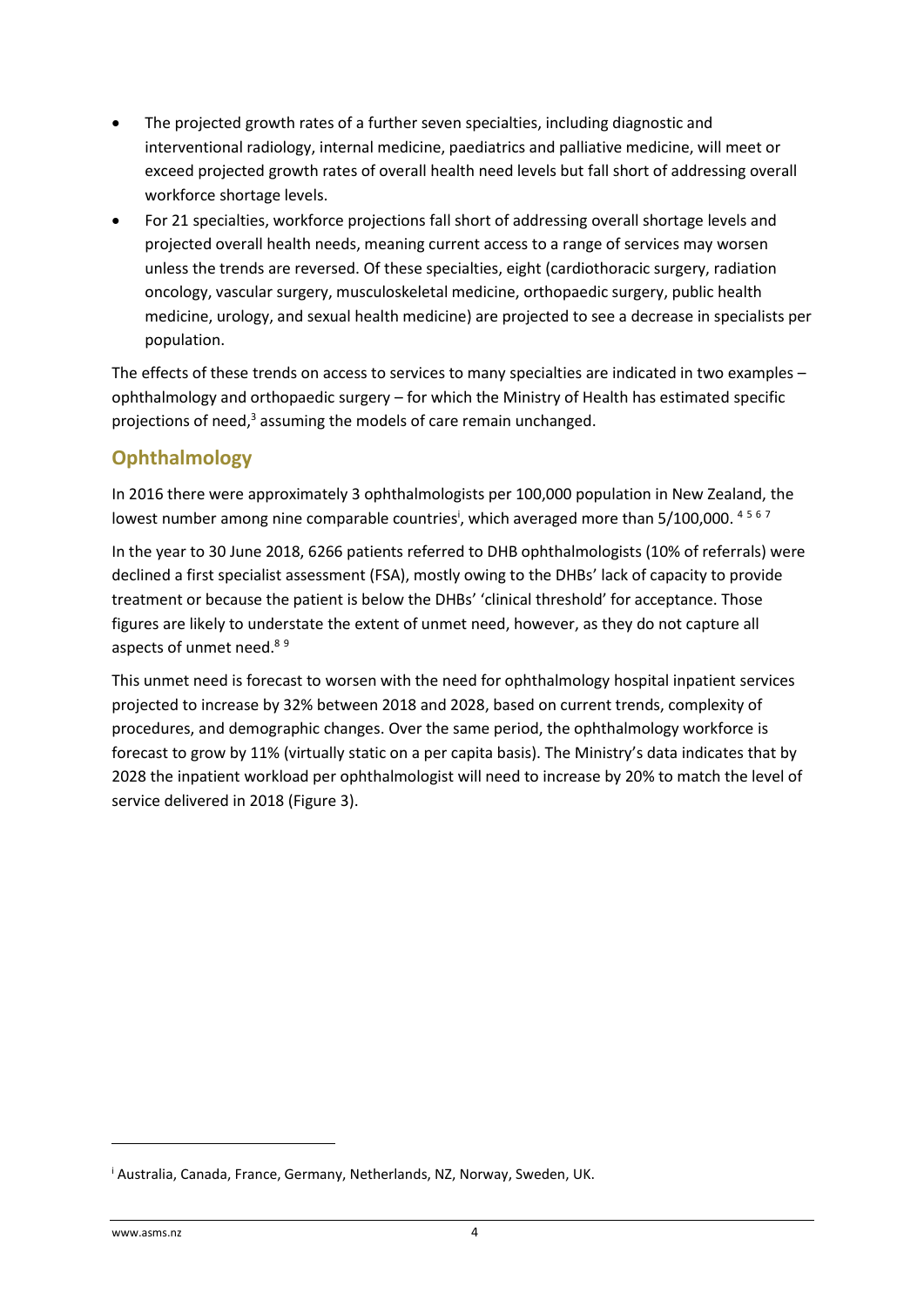

Source: Ministry of Health 2019

#### **Figure 3: Forecast ophthalmology case-weighted events against forecast ophthalmologist workforce**

#### **Orthopaedic surgery**

In 2018 there were approximately 5.9 orthopaedic surgeons per 100,000 population in New Zealand, which is projected to fall to 5.8/100,000 by 2028.<sup>10</sup> The British Orthopaedic Association has aspired to provide a consultant to population ratio of  $6.7/100,000$  by 2020.<sup>11</sup>

In the year to 30 June 2018, 11,793 patients referred to DHB orthopaedic surgeons (12.5% of referrals) were declined a first specialist assessment (FSA), mostly owing to the DHBs' lack of capacity to provide treatment or because the patient is below the DHBs' 'clinical threshold' for acceptance. As with the ophthalmology data, however, those figures understate the extent of unmet need, as they do not capture all aspects of unmet need. One New Zealand study estimated the true unmet need for treatment of hips and knees could be closer to 50%.<sup>12 13 14</sup>

As discussed above, and again despite high levels of unmet need, the Ministry of Health estimates service needs will outpace orthopaedic surgeon workforce growth over the next decade. The need for orthopaedic surgery is projected to increase by 17% based on current trends, complexity of procedures, and demographic changes. Over the same period, the orthopaedic surgeon workforce (headcounts) is forecast to grow by 9%, assuming an additional 15 trainee positions planned from 2019 are filled. The Ministry's data indicates that by 2028 the inpatient workload per orthopaedic surgeon will need to increase by 6% to match the level of service delivered in 2018 (Figure 4).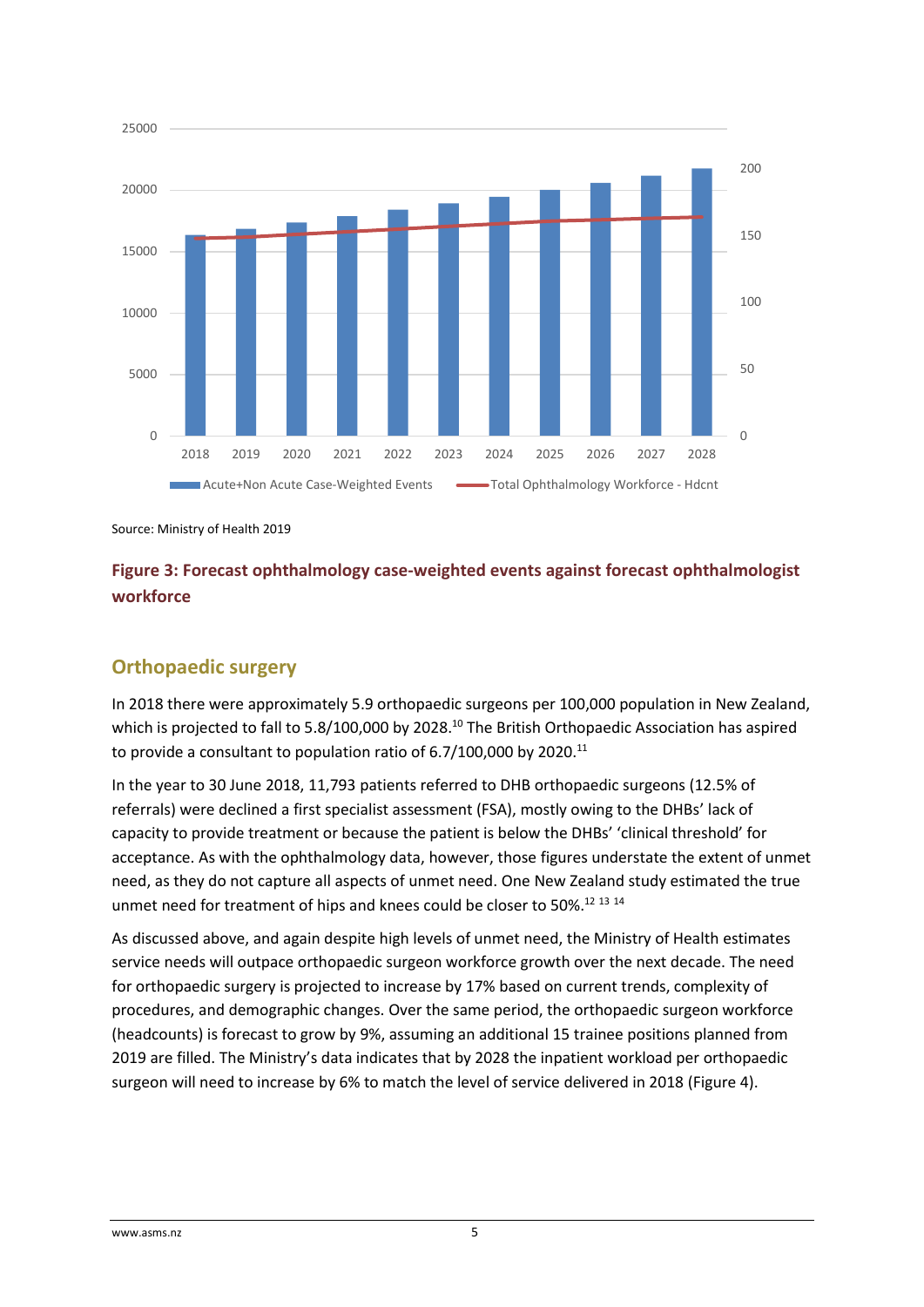

Source: Ministry of Health 2019

#### **Figure 4: Forecast orthopaedic case-weighted events against forecast orthopaedic surgeon workforce**

#### **Supply of medical specialists**

Supply of medical specialists has three rudiments:

- newly trained New Zealand specialists joining the specialist workforce
- recruitment from overseas
- retention

#### **Supply of specialists from New Zealand-trained doctors**

The entrenched, long-term shortage of specialists in New Zealand is due in part to decisions on the supply of doctors in the past. In 1982 the capped number of medical school places was reduced by over 50, to 285 per year, and remained at that level for 22 years. A series of increases between 2004 and 2015 saw the number of medical school entrants doubled, yet in 2016 New Zealand still had a low rate of medical graduates per capita compared to other OECD countries (Figure 5). By 2020 there are expected to be about 570 medical graduates annually, though New Zealand would continue to be in the bottom half of the table even if other countries' rates remained at 2016 levels.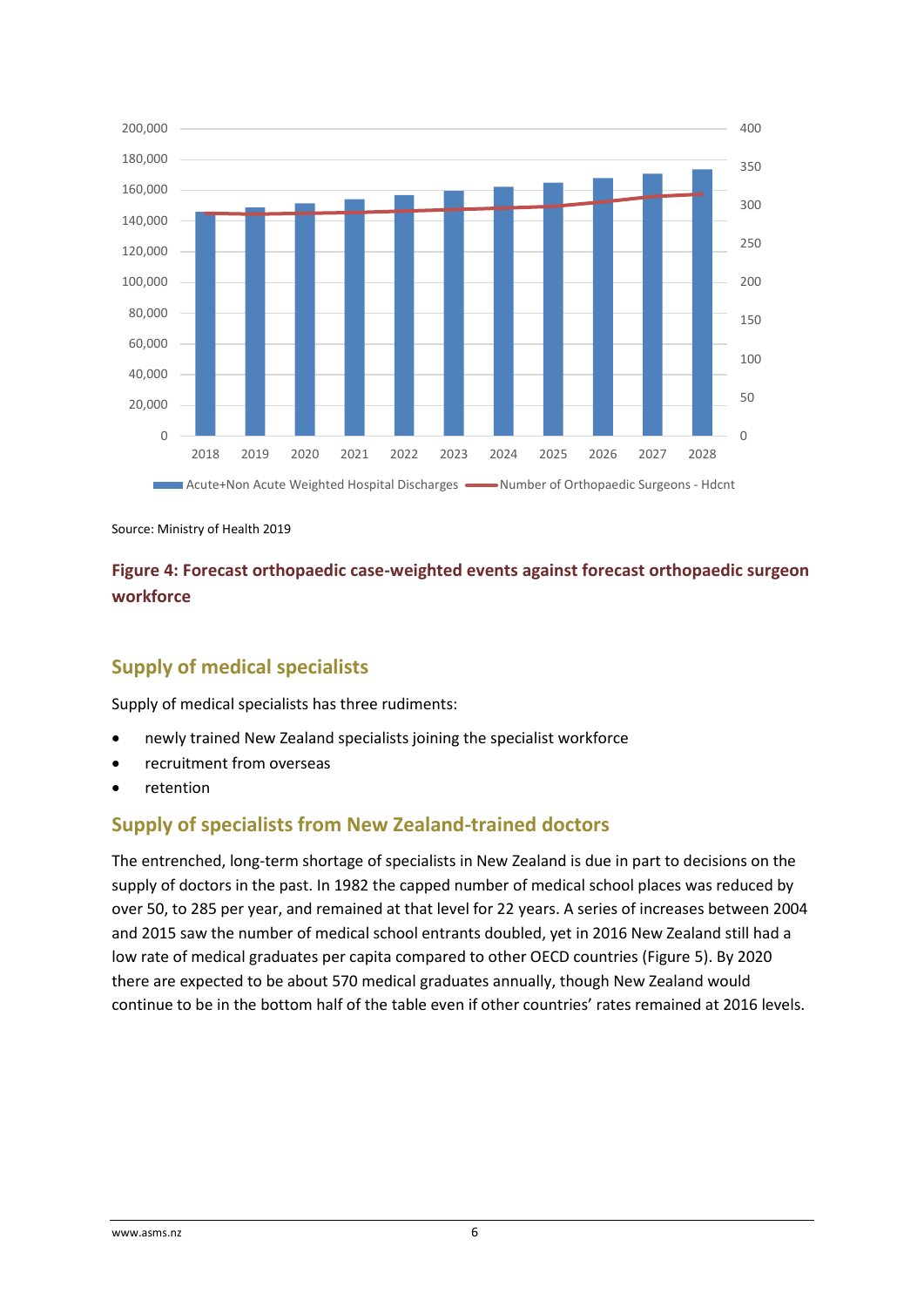

Source: OECD Health Data 2018

#### **Figure 5: Medical graduates per 100,000 population in OECD countries, 2016 or nearest year**

It generally takes between six and 12 years to become a medical specialist following graduation from medical school - and there will be losses along the way.

Medical Council data show that since 1995 an average of 21% of graduates who registered in New Zealand following graduation were no longer registered six years later; 38% were not registered 12 years later (Figure 6). The steep drop in retention 6 to 12 years post-registration indicates a surge of doctors leaving around the time they qualify as a specialist, consistent with data on retention of doctors after obtaining a vocational registration, discussed below. Over recent years the attrition rates have improved. An average of 87% of graduates from the 2009, 2010 and 2011, for example, were retained six years after registration. This may be largely a result of reduced opportunities for specialist training in Australia – the destination for the vast majority of New Zealand doctors who head overseas.

In addition to the loss of registered graduates, some graduates – around 5%-6%, including in particular overseas fee-paying students - do not register in New Zealand after graduation. 15 16 17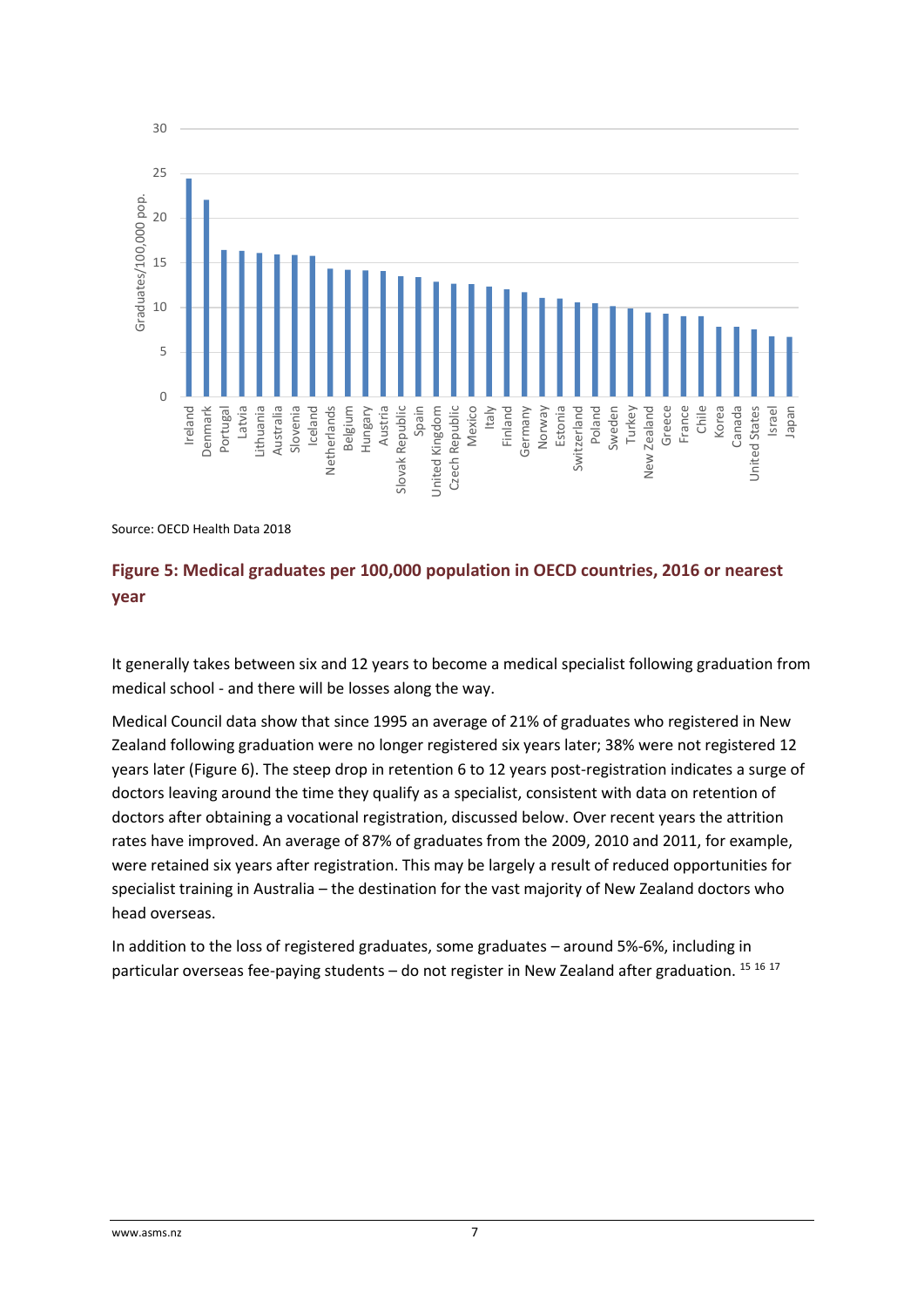

Source: MCNZ

#### **Figure 6: Average percentage of registered graduates retained by post-registration year**

#### **Recruitment from overseas**

Medical Council data for the last five years show international medical graduates (IMGs) make up 55% of new vocational registrations for hospital specialists. Assuming about 180 of the current estimated average of 400 specialists entering the DHB workforce annually are New Zealand graduates, that number is estimated to start rising to approximately 240 from 2026 as a result of New Zealand graduates increasing from next year. This assumes current attrition rates continue, and approximately 40% of new vocational registrations are for primary care medicine, based on recent trends. Given that projected DHB specialist intakes are estimated to average around 400 per year up until 2028, and will need to be approximately 500 specialists per year to address the current shortages over 10 years, the heavy dependence on IMGs will continue.

While overall IMGs make up 43% of New Zealand's specialist workforce, dependency on IMGs is much greater in the provinces. A survey of ASMS members in August 2016 indicated IMGs in larger urban district health boards (DHBs) comprised approximately 37% of the senior medical officer (SMO) workforce on average, compared with approximately 66% in the smaller provincial DHBs. The Medical Council's Medical Workforce Survey data shows a similar pattern for the total medical workforce.<sup>18</sup>

There is a dearth of research on the reasons why doctors migrate between countries. However, recent studies concerning New Zealand's main source of IMGs – the United Kingdom – indicate doctors' motivations for moving here are influenced largely by 'push' factors related to unpopular health policies at home that are having a negative effect on the morale of the medical workforce,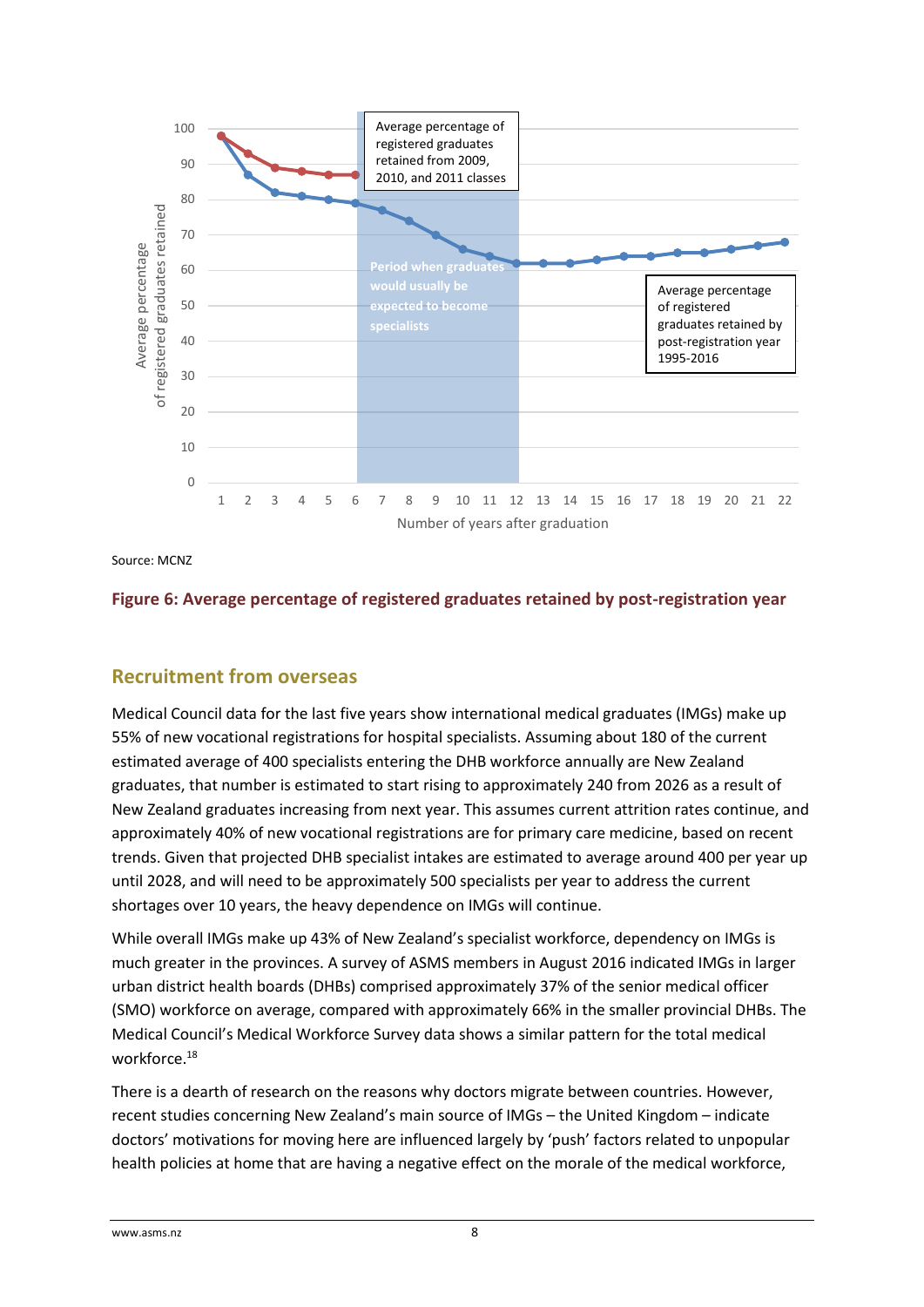and 'pull' factors related to a perceived better quality of life and working conditions in New Zealand.<sup>19</sup> 20

New Zealand's perceived lifestyle and working conditions appear to play a big part in attracting around 500 doctors a year from the UK and around 340 a year from North America. However, many do not stay for long. $21$ 

#### **Retention**

Although the retention rate for both New Zealand graduates and IMGs is on average between 85% and 90% one year after registration in a vocational scope, the retention rate for New Zealand graduates stabilises, while the retention rate for IMGs continues to drop after the first year. A quarter are lost by the fourth year (Figure 7).<sup>22</sup>

From 2010 to 2016, more than 800 doctors who gained vocational registration over that period were lost to the New Zealand workforce by the end of it (258 New Zealand graduates; 569 IMGs).

A Medical Council-commissioned survey of a small number of IMGs (51) requesting a Certificate of Good Standing and who were leaving New Zealand found that 41% of respondents had only intended to stay in New Zealand for a short period at the time of arrival; 24% left New Zealand for family reasons, 22% left to take up other professional opportunities or higher training, and 16% left for higher remuneration.<sup>23</sup>



Source: MCNZ 2019

#### **Figure 7: Retention of IMGs and New Zealand graduates after obtaining vocational scope of practice**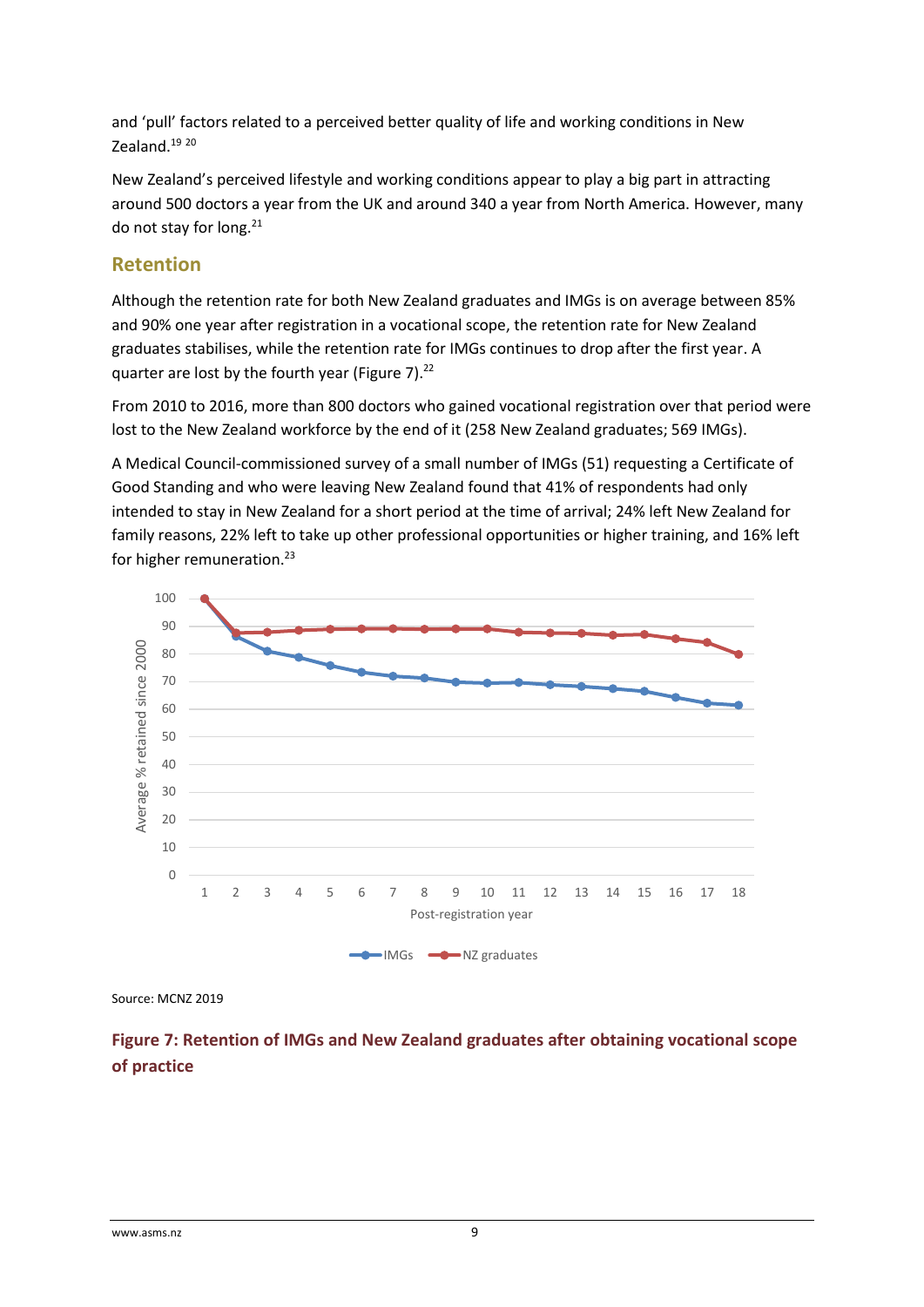## **Discussion/comment**

A common observation about medical workforce planning internationally is the lack of it. So often it appears the challenges that are involved – not least the need to plan two decades ahead to account for the length of time needed to train specialists – leads to a policy stasis with workforce planning ending up in the 'too hard' basket. This in turn falls to depending essentially on introducing incremental changes in staffing on a year-to-year basis and making short-term adjustments to services and staffing in response to emerging health demand. In New Zealand's case the medical workforce gaps have been closed to some extent by importing IMGs.

The limited planning to date in New Zealand is marked by an apparent aversion to the possibility of training too many doctors, hence the cut in medical school places in 1982 which remained in place for 22 years and which has contributed to today's specialist workforce shortages.

These days the solutions to increasing workforce needs are seen in 'changing models of care' – a catch-phrase for health service 'reformers' internationally – which are now considered "essential to ensure a sustainable, affordable medical workforce into the future". This is leading to a concerted drive towards service redesign and workforce re-engineering. However, paradoxically, the models of care for which there is best evidence for improving the efficiency and effectiveness of services are those that require sufficient specialist workforce capacity to enable genuine patient-centred care, integration of services and distributed clinical leadership.

Projecting future health needs and the necessary medical workforce is by no means an exact science and relies on various assumptions holding true. Such projections therefore are qualified with a big question-mark. However, there is more than enough information and data on the New Zealand specialist workforce today to provide policymakers with guidance on specific issues to be addressed in the short to medium term, which could relieve workforce pressures in the longer term. For example, there are well-reported:

- long-term specialist workforce shortages
- studies showing high specialist burnout rates
- continuing high dependence on IMGs
- an aging workforce
- a growing proportion of female specialists
- attitudinal changes about the importance of work-life balance.

Underlying all of these factors is a chronic retention issue.

Given the length of time and effort necessary to become a medical specialist, one would not expect attrition rates to be high relative to other health workers – an argument sometimes used to justify inaction by DHBs. Career changes are not common, and alternative employment is limited, so attrition from the DHB workforce for medical specialists would usually relate to death, moving (or returning) overseas, retirement or moving exclusively to the private health sector. Ministry of Health data show that about 70% of exits from the New Zealand specialist workforce (private and public) are doctors aged under 60, therefore ruling out moves to the private sector as a reason for attrition and largely ruling out retirement for this portion of doctors. Some of those doctors will return to the workforce at a later stage in their career, though MCNZ retention trends over a 17-year period indicate most do not.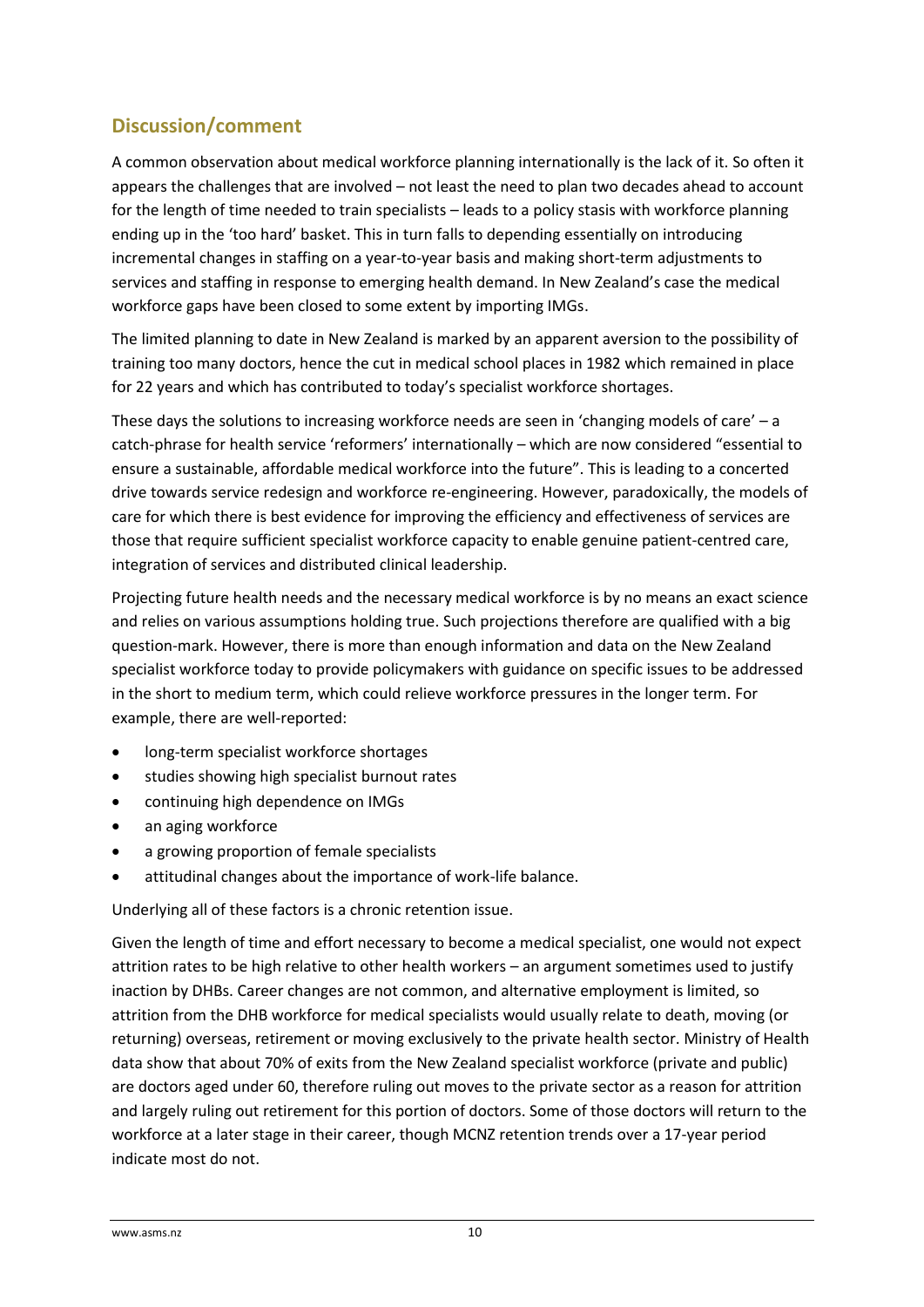That New Zealand can lose 800 medical specialists within seven years of their registering as a specialist suggests that, while adequate recruitment remains critical, an even more important issue today is addressing poor retention, taking into account the changing composition and needs of the workforce. This could potentially make major inroads into fixing workforce shortages over the medium term.

It is recognised that health service employers have little influence over some of the reasons why doctors leave the New Zealand workforce. They can address at least one critical factor, however: the working conditions in which doctors practise.

The medical workforce literature highlights the need for health service organisations to consider the reputation of their organisation as an employer and as a place to work, in order to create a climate that will attract and retain staff. A major report on health professional mobility in Europe identifies three key factors that influence whether staff will stay or  $go: <sup>24</sup>$ 

- employment quality
- work quality
- organisational quality.

Employment quality relates not just to pay but also to terms and conditions, such as opportunities for flexible working arrangements and conditions that enable a reasonable work-life balance.

Work quality includes matters concerning inappropriate or unsafe work. Many studies report negative effects of work-related stress in health care, particularly from high workload. Studies show that the consequences of continued high levels of stress for health professionals, including doctors, include not only reduced efficiency but higher error rates and higher staff turnover.

The literature on retention has a particular emphasis on the relationship between leadership and staff satisfaction. Dissatisfaction with management styles has been shown to be a major driver in job dissatisfaction. On the one hand, doctors have reported dissatisfaction with their level of influence over their work, the perception of not being heard, disconnection between management and clinical work, lack of shared decision-making and lack of recognition. On the other hand, participation in decision-making processes has been found to enhance job satisfaction.

Many of these issues are well recognised in New Zealand's DHBs. The knowledge is there. The question is one of political will to make use of it.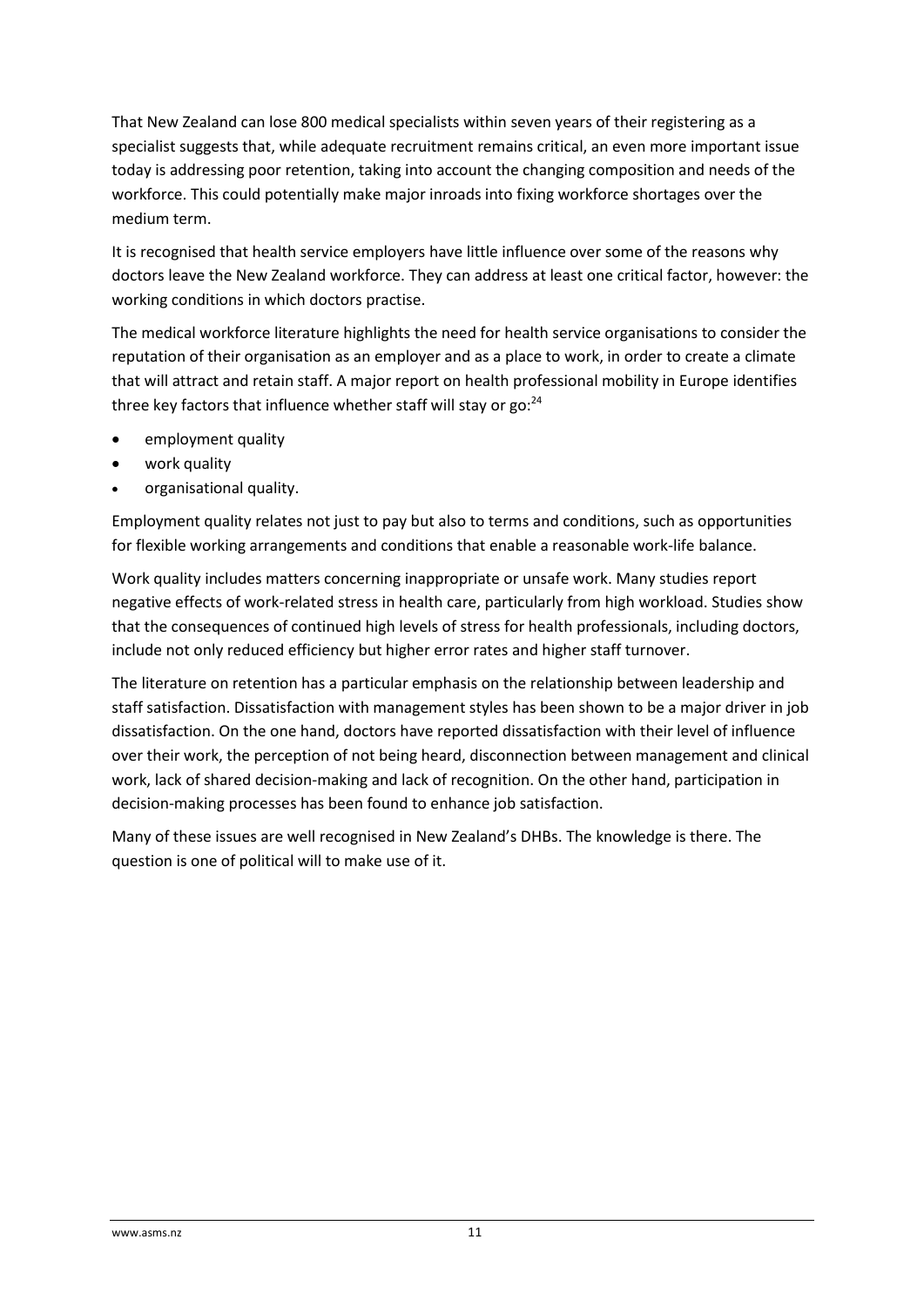### **Conclusion**

From the available information and data, New Zealand's need for health services is projected to increase at a higher rate than the projected growth of the specialist workforce during the next 10 years. That is a conservative estimate as it does not take into account current unmet health need. It means the current estimated workforce shortage of approximately 1000 specialists will continue and the working conditions that have contributed to a reported 50% burnout rate among specialists will also continue. Some specialties will see the rate of service needs increase above workforce growth.

Despite increases in medical school intakes, New Zealand will continue to have a relatively low number of medical graduates per capita among OECD countries and there will continue to be a heavy reliance on IMGs to provide specialist services.

Specialist workforce growth rates are hampered by poor retention rates, especially among newly qualified specialists and IMG specialists.